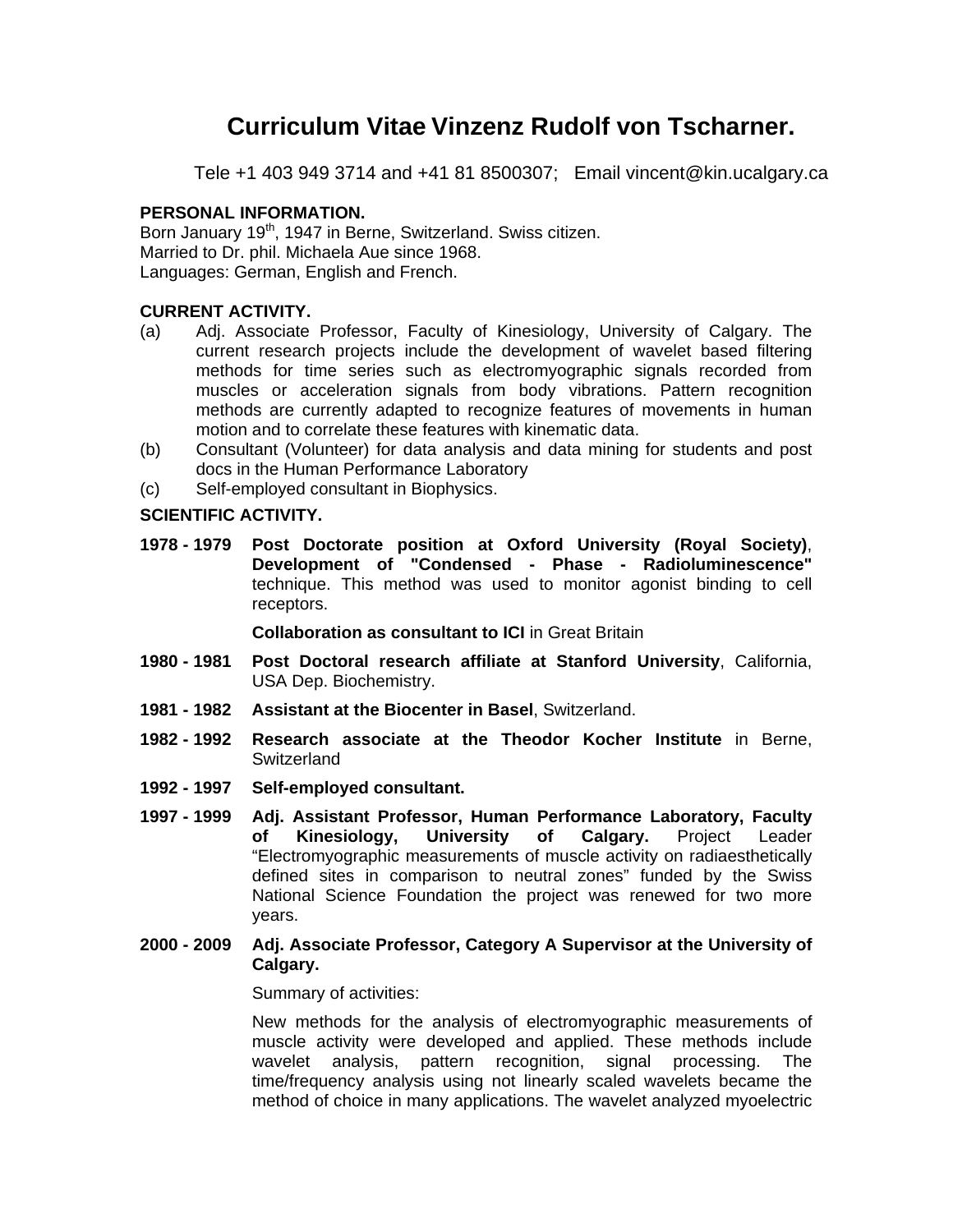signals represent a new way for observing the muscle activity of individual muscles and/or of sets of muscles. The method has been expanded and is also used for the analysis of vibrations and mechanomyograms. The intensity patterns that result from the wavelet analysis form an ideal input data format for pattern recognition methods. Various pattern recognition methods have been tested lately including support vector machines. The combination of wavelet analysis and pattern recognition forms a powerful tool for analyzing data resulting from dynamic processes. Some of the processes that have been analyzed include muscle activity patterns resulting from a) walking of patients suffering from osteoarthritis, b) walking pre- and post-ankle replacements, c) running in different shod conditions, d) free style ski jumping and e) patterns resulting from patients suffering from carpal tunnel syndrome. The range of possible applications is large and is currently being explored. The method represents a milestone for the investigation of muscle activation patterns.

### **EDUCATION:**

**1968 - 1974** Study and final Diploma in applied Physics, Mathematics and Astronomy at the University of Basel, Switzerland.

### **Supervisor of practical work of undergraduates**.

**1975 - 1977 Doctorate in Biophysics** (Ph.D.) at the Biocenter in Basel with Prof. G. Schwarz. Title "Bindungsstudien von Acridinorange an Poly- und Oligoriboadenylsäure." Purification and separation of oligoriboadenylic acid. Theoretical and practical work on cooperative binding of acridin orange to these oligonucleotides.

> **Assistant lecturer** to Prof. G. Schwarz. Supervisor for experimental courses in biophysics for graduate students.

### **PUBLICATIONS**

Total 54 of which 53 were refereed. Citations 2,637 ( 17 August, 2009, Web of Science® Cited Author=(von Tscharner V\* OR vontscharner V OR Tscharner V) AND Databases=SCI-EXPANDED, SSCI, A&HCI.)

- 1. von Tscharner V, Valderrabano V (2009). Classification of multi muscle activation patterns of osteoarthritis patients during level walking. J Electromyogr Kinesiol.. [Epub ahead of print]
- 2. Huber C, Göpfert B, Kugler P, von Tscharner V. The effect of sprint and endurance training on EMG signal analysis by wavelets. The Journal of Strength & Conditioning Research. 2009 in press.
- 3. von Tscharner V. Spherical classification of wavelet transformed EMG intensity patterns. J Electromyogr Kinesiol. 2008. doi:10.1016/j.jelekin.2008.07.001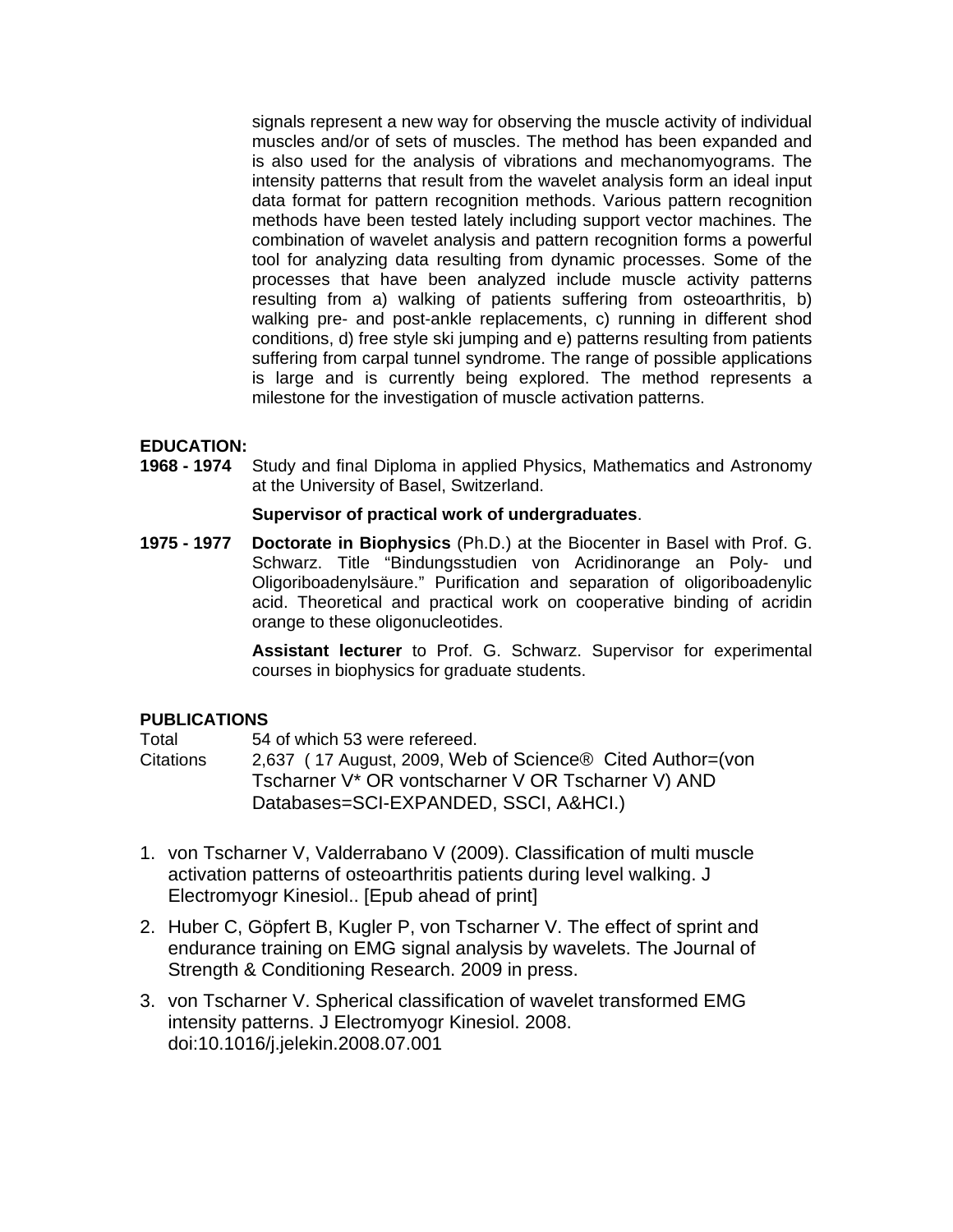- 4. von Tscharner V, Nigg BM. Point: spectral properties of the surface EMG can characterize/do not provide information about motor unit recruitment strategies and muscle fiber type. J Appl Physiol. 2008 Nov;105(5):1671-3.
- 5. Croft JL, von Tscharner V, Zernicke RF. Movement variability and muscle activity relative to center of pressure during unipedal stance on solid and compliant surfaces. Motor Control. 2008 Oct;12(4):283-95.
- 6. Travis W. Beck, Vinzenz von Tscharner, Terry J. Housh, Joel T. Cramer, Joseph P. Weird, Moh H. Maleke and Michelle Mielke. Time/frequency events of surface mechanomyographic signals resolved by nonlinearly scaled wavelets. Biomedical Signal Processing and Control. 2008 3(3) 255-266.
- 7. Barandun M, von Tscharner V, Meuli-Simmen C, Bowen V, Valderrabano V. Frequency and conduction velocity analysis of the abductor pollicis brevis muscle during early fatigue. J Electromyogr Kinesiol. 2007 Nov 4; [Epub ahead of print]
- 8. Valderrabano V, Nigg BM, von Tscharner V, Stefanyshyn DJ, Goepfert B, Hintermann B. Gait analysis in ankle osteoarthritis and total ankle replacement. Clin Biomech (Bristol, Avon). 2007 Oct; 22(8):894-904.
- 9. Valderrabano V, Nigg BM, von Tscharner V, Frank CB, Hintermann B.J. Leonard Goldner Award 2006. Total ankle replacement in ankle osteoarthritis: an analysis of muscle rehabilitation. Foot Ankle Int. 2007 Feb; 28(2):281-91.
- 10. Valderrabano V, Nigg BM, Hintermann B, Goepfert B, Dick W, Frank CB, Herzog W, von Tscharner V. Muscular lower leg asymmetry in middle-aged people. Foot Ankle Int. 2007 Feb; 28(2):242-9.
- 11. Valderrabano V, von Tscharner V, Nigg BM, Hintermann B, Goepfert B, Fung TS, Frank CB, Herzog W.. Lower leg muscle atrophy in ankle osteoarthritis. J Orthop Res. 2006 Dec;24(12):2159-69.
- 12. Valderrabano V, Hintermann B, von Tscharner V, Gopfert B, Dick W, Nigg BM. Muscle biomechanics in total ankle replacement. [Article in German] Orthopade. 2006 May;35(5):513-20.
- 13. von Tscharner V, Goepfert B. Estimation of the interplay between groups of fast and slow muscle fibers of the tibialis anterior and gastrocnemius muscle while running. J Electromyogr Kinesiol 2006, 16:188-197.
- 14. von Tscharner V. Goepfert B. Wirz D. Friederich N.F. Analyse der Veraenderungen von Wavelet-transformierten elektromyographischen Signalen, wie sie beim Tragen einer Kniebinde entstehen. Biomed. Technik 2004; 49:43-48.
- 15. von Tscharner V, Goepfert B, Nigg BM. Changes in EMG signals for the muscle tibialis anterior while running barefoot or with shoes resolved by nonlinearly scaled wavelets. J Biomechanics 2003, 36:1169-1176.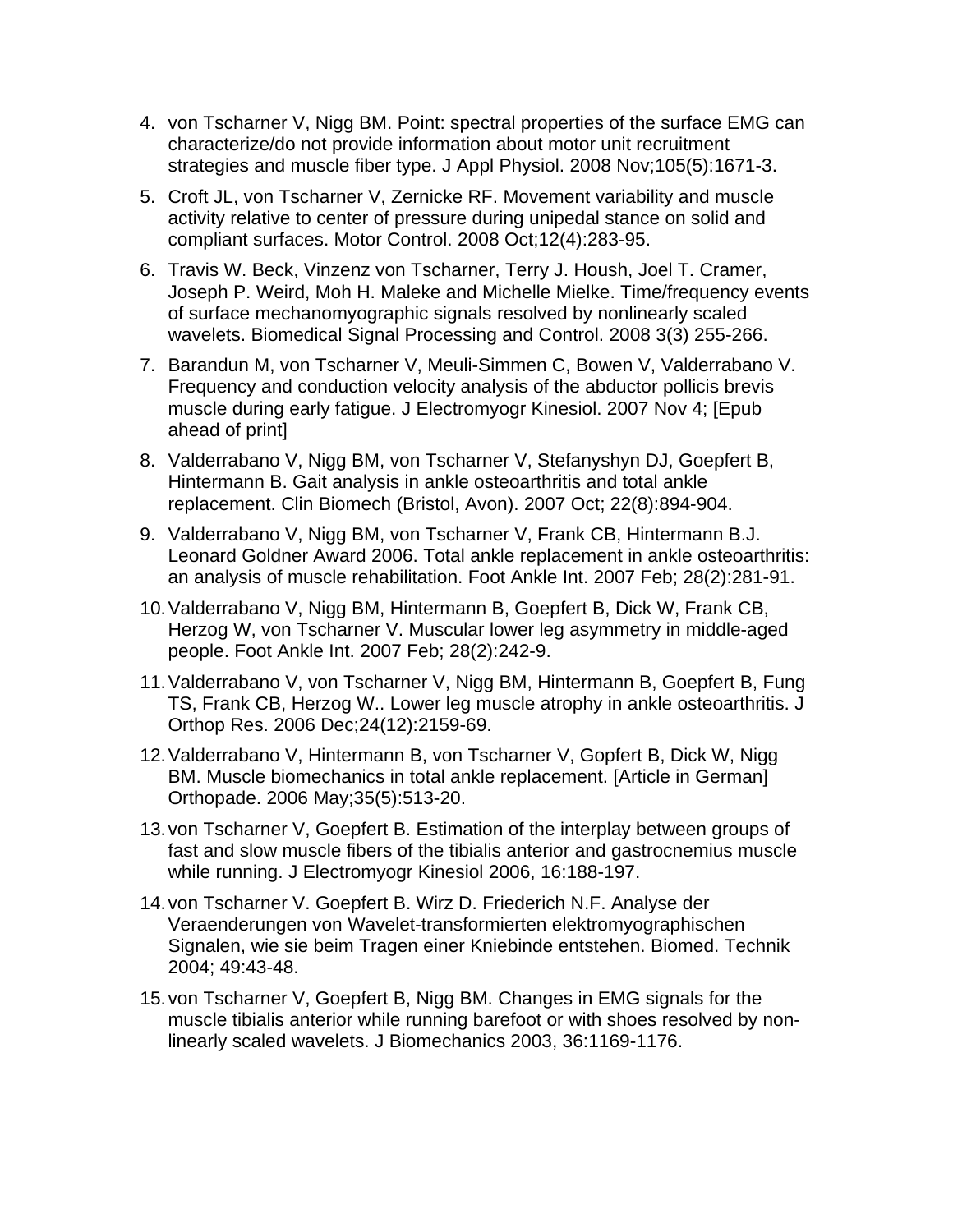- 16. von Tscharner V, Goepfert B. Gender dependent EMGs of runners resolved by time/frequency and principal pattern analysis. J Electromyogr Kinesiol 2003; 13:253-272.
- 17. von Tscharner Vinzenz. Wavelets zur Analyse von Electromyogrammen. Orthopaedie Schuhtechnik 2002; 10:42-45.
- 18. von Tscharner V. Time-frequency and principal component methods for the analysis of EMGs recorded during a mildly fatiguing exercise on a cycle ergometer. J Electromyogr Kinesiol 2002; 12:479-492.
- 19. Wakeling JM, von Tscharner V, Nigg BM, Stergiou P. Muscle activity in the leg is tuned in response to ground reaction forces. J Appl Physiol 2001; 91:1307-17.
- 20. Wakeling JM, Pascual SA, Nigg BM, von Tscharner V. Surface EMG shows distinct populations of muscle activity when measured during sustained submaximal exercise. Eur J Appl Physiol 2001;86:40-47.
- 21. von Tscharner V, Thulborn K. Specified resolution wavelet analysis of activation patterns from BOLD contrast fMRI, IEEE Transaction in Medical Imaging 2001; 20:704-714.
- 22. von Tscharner V, Schwameder H. Filtering of force variables in skiing by specified wavelet analysis, 2nd International Congress on Skiing and Science. Science and Skiing II, editor Erich Mueller, Publisher Dr.Kovac, Hamburg 2001: 55-68.
- 23. von Tscharner V., Intensity analysis in time-frequency space of surface myoelectric signals by wavelets of specified resolution. J Electromyogr Kinesiol, 2000; 10(6): 433-445.
- 24. von Tscharner V. [Electromyographic measurement of human muscles depending on position to radiesthetically defined attraction zones compared with neutral zones] Standortabhangige elektromyographische Messungen an humanen Muskeln auf radiasthetisch definerten Reizzonen im Vergleich zu neutralen Zonen. Forsch Komplementarmed 1999 Feb;6 Suppl 1:53-55.
- 25. Wymann MP, Kernen P, Von Tscharner V, Tai PC, Spry CJ, Baggiolini M. Activation of the respiratory burst in eosinophil leucocytes--a transduction sequence decoupled from cytosolic Ca2+ rise.Eur J Clin Invest. 1995 Jan;25(1):25-31.
- 26. Schumacher C, von Tscharner V. Practical instructions for radioactively labeled ligand receptor binding studies. Anal Biochem. 1994 Oct;222(1):262- 9.
- 27. Dahinden CA, Geiser T, Brunner T, von Tscharner V, Caput D, Ferrara P, Minty A, Baggiolini M. Monocyte chemotactic protein 3 is a most effective basophil- and eosinophil-activating chemokine. J Exp Med. 1994 Feb 1;179(2):751-6.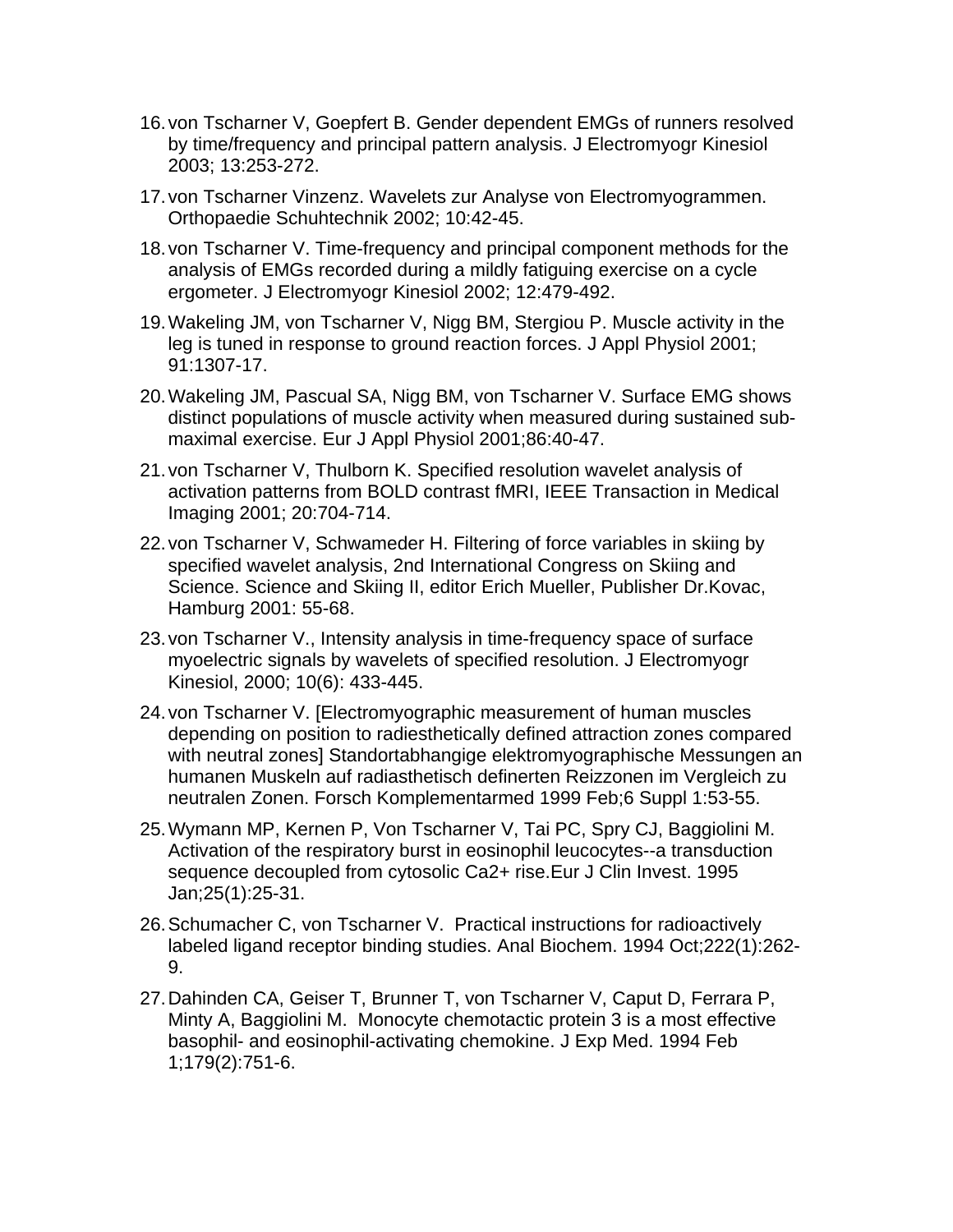- 28. Bischoff SC, Krieger M, Brunner T, Rot A, von Tscharner V, Baggiolini M, Dahinden CA. RANTES and related chemokines activate human basophil granulocytes through different G protein-coupled receptors. Eur J Immunol. 1993 Mar;23(3):761-7.
- 29. Clemetson KJ, Kocher M, von Tscharner V. Serine/threonine kinases in signal transduction in response to thrombin in human platelets. Use of 17 hydroxywortmannin to discriminate signals. Adv Exp Med Biol. 1993;344:119- 28.
- 30. Krieger M, von Tscharner V, Dahinden CA. Signal transduction for interleukin-3-dependent leukotriene synthesis in normal human basophils: opposing role of tyrosine kinase and protein kinase. Eur J Immunol. 1992 Nov;22(11):2907-13.
- 31. Krieger M, Brunner T, Bischoff SC, von Tscharner V, Walz A, Moser B, Baggiolini M, Dahinden CA, Activation of human basophils through the IL-8 receptor. J Immunol. 1992 Oct 15;149(8):2662-7.
- 32. Gelas P, Von Tscharner V, Record M, Baggiolini M, Chap H. Human neutrophil phospholipase D activation by N-formylmethionylleucylphenylalanine reveals a two-step process for the control of phosphatidylcholine breakdown and oxidative burst. Biochem J. 1992 Oct 1;287 ( Pt 1):67-72.
- 33. Walz A, Meloni F, Clark-Lewis I, von Tscharner V, Baggiolini M. [Ca2+]i changes and respiratory burst in human neutrophils and monocytes induced by NAP-1/interleukin-8, NAP-2, and gro/MGSA. J Leukoc Biol. 1991 Sep;50(3):279-86.
- 34. Moser B, Schumacher C, von Tscharner V, Clark-Lewis I, Baggiolini M. Neutrophil-activating peptide 2 and gro/melanoma growth-stimulatory activity interact with neutrophil-activating peptide 1/interleukin 8 receptors on human neutrophils. J Biol Chem. 1991 Jun 5;266(16):10666-71.
- 35. Kernen P, Wymann MP, von Tscharner V, Deranleau DA, Tai PC, Spry CJ, Dahinden CA, Baggiolini M. Shape changes, exocytosis, and cytosolic free calcium changes in stimulated human eosinophils. J Clin Invest. 1991 Jun;87(6):2012-7.
- 36. Walz A, Dewald B, von Tscharner V, Baggiolini M. Effects of the neutrophilactivating peptide NAP-2, platelet basic protein, connective tissue-activating peptide III and platelet factor 4 on human neutrophils. J Exp Med. 1989 Nov 1;170(5):1745-50.
- 37. Baggiolini M, Deranleau DA, Dewald B, Thelen M, von Tscharner V, Wymann MP. Properties and activation mechanism of neutrophilic leukocytes. Arzneimittelforschung. 1989 Jan;39(1A):177-80.
- 38. Lindley I, Aschauer H, Seifert JM, Lam C, Brunowsky W, Kownatzki E, Thelen M, Peveri P, Dewald B, von Tscharner V, et al. Synthesis and expression in Escherichia coli of the gene encoding monocyte-derived neutrophil-activating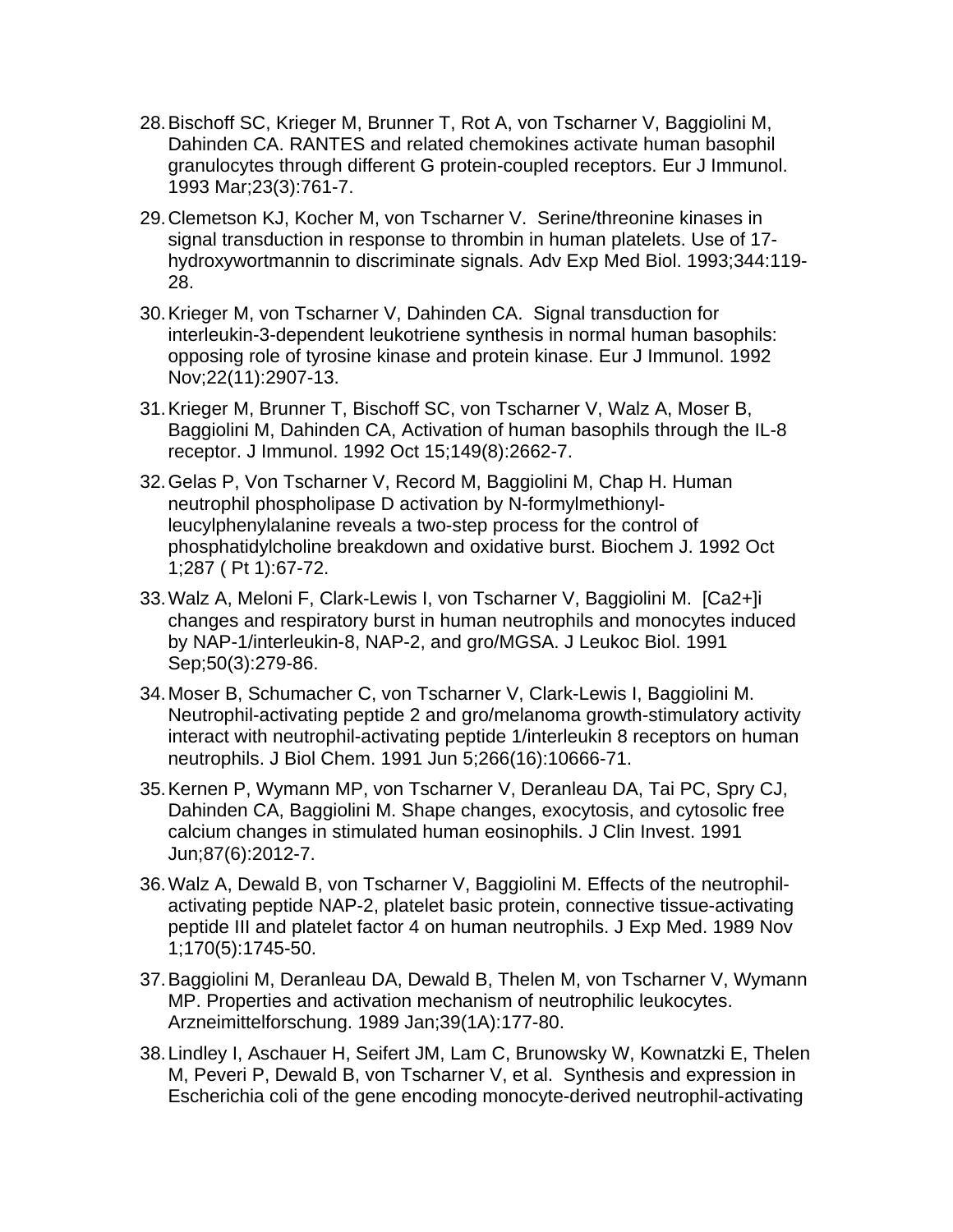factor: biological equivalence between natural and recombinant neutrophilactivating factor. Proc Natl Acad Sci U S A. 1988 Dec;85(23):9199-203.

- 39. Thelen M, Peveri P, Kernen P, von Tscharner V, Walz A, Baggiolini M. Mechanism of neutrophil activation by NAF, a novel monocyte-derived peptide agonist. FASEB J. 1988 Aug;2(11):2702-6.
- 40. Schmitt M, Painter RG, von Tscharner V, Sklar LA, Jesaitis AJ, Fayle DH, Cochrane CG. Monoclonal antibody NMS-1 increases N-formyl chemotactic peptide-mediated oxidative burst generation in human neutrophils. J Immunol. 1987 Dec 15;139(12):4178-85.
- 41. Wymann MP, von Tscharner V, Deranleau DA, Baggiolini M. The onset of the respiratory burst in human neutrophils. Real-time studies of H2O2 formation reveal a rapid agonist-induced transduction process.
- 42. J Biol Chem. 1987 Sep 5;262(25):12048-53. Wymann MP, von Tscharner V, Deranleau DA, Baggiolini M. Chemiluminescence detection of H2O2 produced by human neutrophils during the respiratory burst. Anal Biochem. 1987 Sep;165(2):371-8.
- 43. Wymann MP, Kernen P, Deranleau DA, Dewald B, von Tscharner V, Baggiolini M. Oscillatory motion in human neutrophils responding to chemotactic stimuli. Biochem Biophys Res Commun. 1987 Aug 31;147(1):361-8.
- 44. Pichler WJ, Walker C, Bettens F, Koponen M, von Tscharner V, Kurrle R, Snow C, de Weck AL. Differences of T-cell activation by the anti-CD3 antibodies Leu4 and BMA030. Cell Immunol. 1987 Aug;108(1):175-87.
- 45. von Tscharner V, Prod'hom B, Baggiolini M, Reuter H. Ion channels in human neutrophils activated by a rise in free cytosolic calcium concentration. Nature. 1986 Nov 27-Dec 3;324(6095):369-72.
- 46. von Tscharner V, Deranleau DA, Baggiolini M. Calcium fluxes and calcium buffering in human neutrophils. J Biol Chem. 1986 Aug 5;261(22):10163-8.
- 47. Rizzoli R, von Tscharner V, Fleisch H. Increase of adenylate cyclase catalytic-unit activity by dexamethasone in rat osteoblast-like cells. Biochem J. 1986 Jul 15;237(2):447-54.
- 48. Bailey IA, von Tscharner V, Harris DR. Non-invasive measurements of cell surface receptors. Basic Res Cardiol. 1985;80 Suppl 1:43-6.
- 49. von Tscharner V, Bailey IA. Non-invasive, kinetic measurements of [3H]nitrendipine binding to isolated rat myocytes by condensed phase radioluminescence. FEBS Lett. 1983 Oct 3;162(1):185-8. von Tscharner V, McConnell HM. Physical properties of lipid monolayers on alkylated planar glass surfaces. Biophys J. 1981 Nov;36(2):421-7.
- 50. von Tscharner V, McConnell HM. An alternative view of phospholipid phase behavior at the air-water interface. Microscope and film balance studies. Biophys J. 1981 Nov;36(2):409-19.